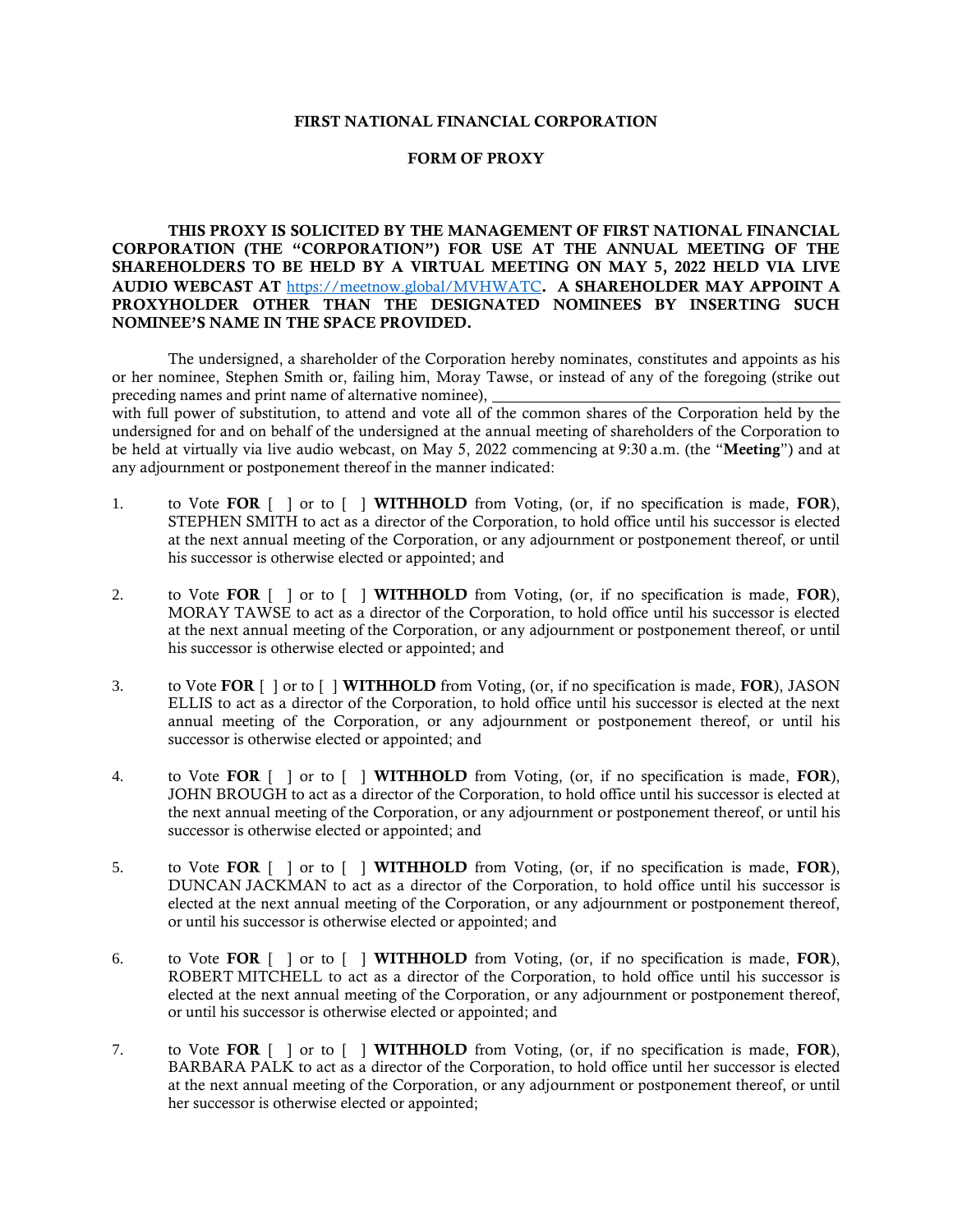- 8. to Vote FOR  $\lceil \cdot \rceil$  or to  $\lceil \cdot \rceil$  WITHHOLD from Voting, (or, if no specification is made, FOR), ROBERT PEARCE to act as a director of the Corporation, to hold office until his successor is elected at the next annual meeting of the Corporation, or any adjournment or postponement thereof, or until his successor is otherwise elected or appointed; and
- 9. to Vote FOR [ ] or to [ ] WITHHOLD from Voting, (or, if no specification is made, FOR), a resolution appointing Ernst & Young LLP to act as auditors of the Corporation, and to authorize the directors to fix their remuneration.

I HEREBY REVOKE ANY PRIOR PROXY OR PROXIES. WITH RESPECT TO AMENDMENTS OR VARIATIONS TO ANY MATTER IN THE NOTICE OF MEETING AND ANY OTHER MATTERS WHICH MAY PROPERLY COME BEFORE THE MEETING, I HEREBY CONFER DISCRETIONARY AUTHORITY ON THE PERSON WHO VOTES AND ACTS ON MY BEHALF HEREUNDER TO VOTE WITH RESPECT TO THE MATTER AS HE OR SHE THINKS FIT. THE COMMON SHARES REPRESENTED BY THIS PROXY WILL BE VOTED IN ACCORDANCE WITH THE INSTRUCTIONS GIVEN ON ANY VOTE OR BALLOT CALLED.

DATED this day of , 2022.

PRINT NAME:

Signature of Registered Shareholder:

Number of Common Shares Represented Hereby:

## QUARTERLY FINANCIAL STATEMENTS REQUEST

**□** mark this box if you would like to receive Quarterly Financial Statements

If you do not mark the box, or do not return this proxy, then it will be assumed you do NOT want to receive Quarterly Financial Statements

## INSTRUCTIONS FOR PROXY:

- 1. This proxy must be dated and signed by a shareholder or his or her attorney duly authorized in writing, or if the shareholder is a corporation, by the proper officers or directors under its corporate seal, or by an officer or attorney thereof duly authorized. When signing in a fiduciary or representative capacity, please give full title as such.
- 2. This proxy confers discretionary authority on the person named to vote in his or her discretion with respect to amendments or variations to the matters identified in the Notice of the Meeting accompanying the proxy or such other matters which may properly come before the Meeting or any adjournment or postponement thereof.
- 3. A shareholder has the right to appoint a person to attend and act for him or her and on his or her behalf at the Meeting other than the persons designated in this form of proxy. Such right may be exercised by filling in the name of such person in the blank space provided and striking out the names of management's nominees. A person appointed as nominee to represent a shareholder need not be a